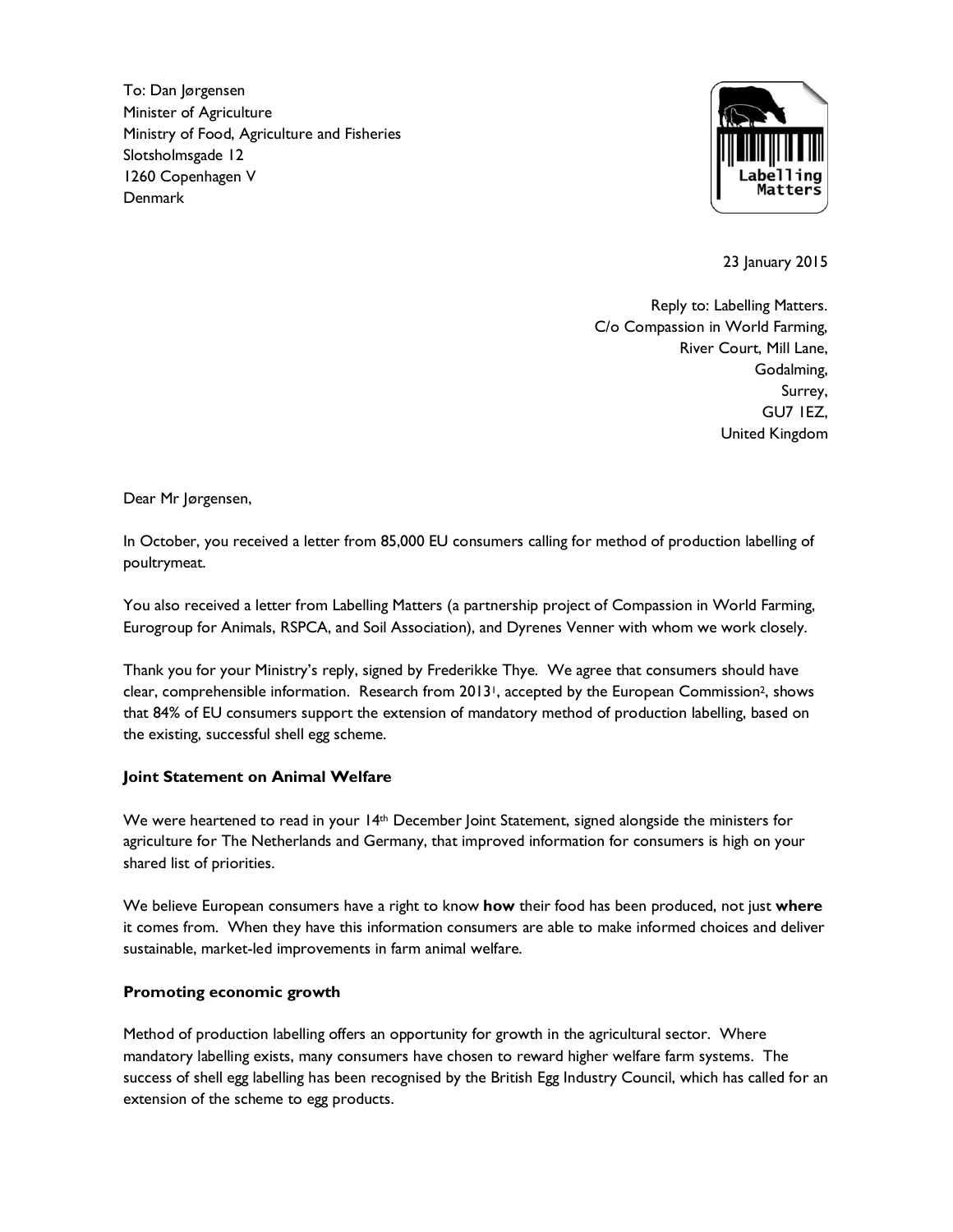The critical driver has been guaranteed point of sale differentiation. We believe that many other producers would like to be able to invest in higher welfare farm systems, but because the market is opaque, they don't believe they'll be adequately rewarded by consumers.

Mandatory labelling will help provide the confidence necessary for producers to invest in higher welfare systems, and add value to their businesses.

## **New research into confusing labels**

New research into existing meat and dairy labels, commissioned by Labelling Matters, will be published in January 2015. The research shows that many consumers are genuinely confused about the farm system used to produce their food. Even those who believe they have a good understanding of modern farming methods often find it hard to accurately identify higher welfare products.

The research supports our view that consumer information regarding animal welfare and in particular the farm system of origin is inadequate. Words such as 'Farm Fresh', or 'Country Fresh', and pictures of green fields and 'happy' animals, can imply higher welfare standards than actually exist. This confusion distorts the market place – against higher welfare products. Clear, objective method of production labelling helps to provide clarity for consumers, and promotes informed choice.

### **EU policy from 2016**

We believe that better information for consumers, and in particular mandatory method of production labelling, should be delivered for all meat and dairy products.

The EU Strategy for the Protection and Welfare of Animals 2012-2015 recognises that consumers are not always well informed about today's farming methods and their impact on the welfare of animals. It emphasises the Commission's intention to increase transparency and the provision of adequate information – empowering consumers to make informed choices in order that the market can drive further improvements in farm animal welfare. Clear, honest labelling of meat and dairy produce is critical if the European Commission is to deliver on its strategic vision.

The 2012-2015 strategy will, we hope, be replaced by a new strategy or policy from 2016. In our view, mandatory method of production labelling should be central to the new strategy, and an impact assessment on mandatory labelling should be undertaken.

# **Poultrymeat labelling**

As you will know, the European Commission is reviewing its rules on the labelling and marketing of poultrymeat. Commission Regulation 543/2008 on marketing standards for poultrymeat already defines methods of production for free range and extensive indoor chickens. This Regulation, in force since 1991, sets out the standards that must be reached if retailers wish to label chicken 'free range' or 'extensive indoors'.

In our submission to the poultrymeat marketing review Labelling Matters recommends that the use of one of four labelling terms be made mandatory. The existing terms, 'organic', 'free-range', and 'extensive indoor', should be used, and the term 'intensive indoor', should be added to describe poultrymeat from birds housed in systems that are not currently eligible to use the higher welfare terms.